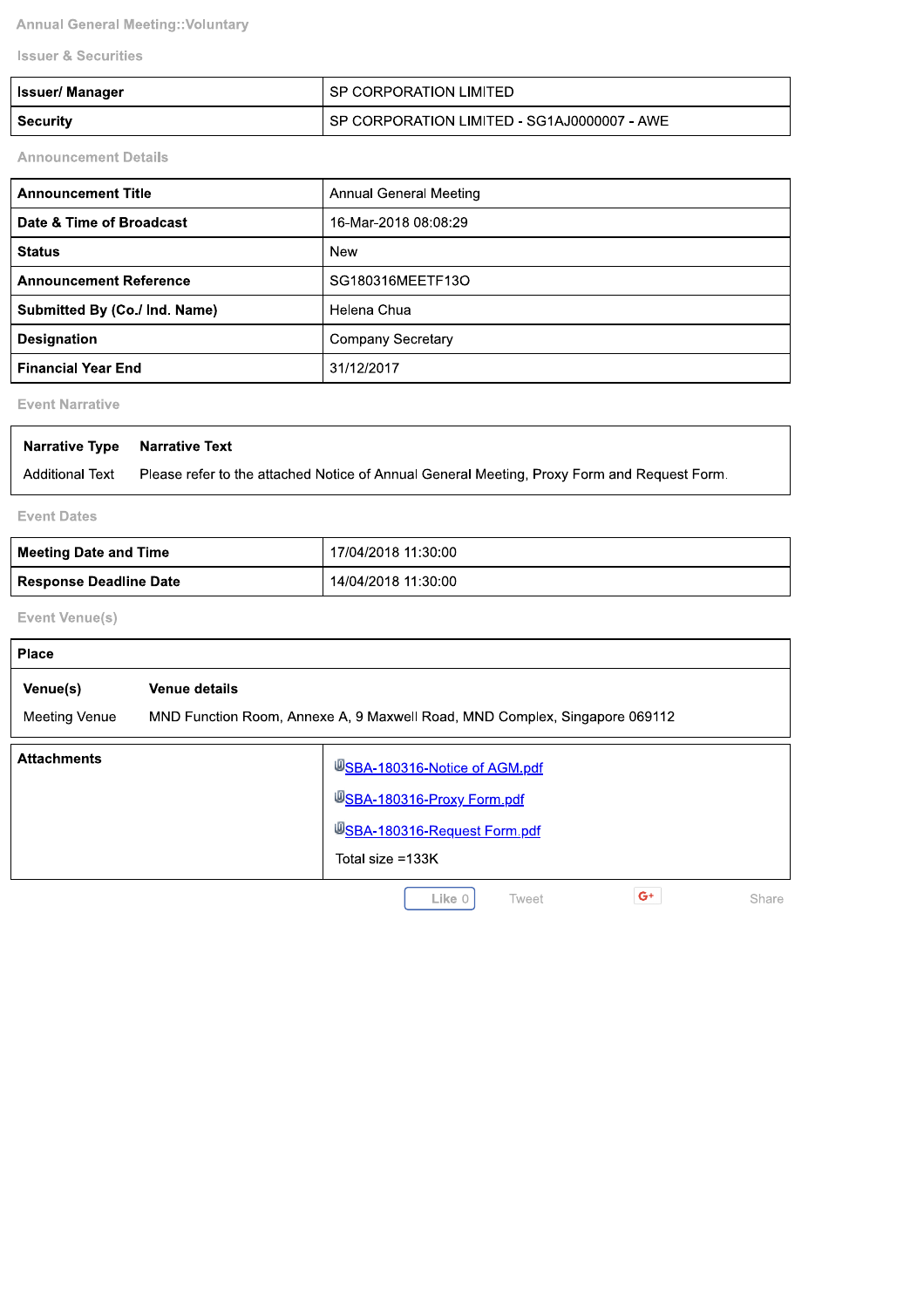

## **SP CORPORATION LIMITED**

(Incorporated in the Republic of Singapore) (Registration No.: 195200115K)

## **NOTICE OF ANNUAL GENERAL MEETING**

NOTICE IS HEREBY GIVEN that the 65<sup>m</sup> Annual General Meeting of SP Corporation Limited (the "**Company**") will be held at MND Function Room,<br>Annexe A, 9 Maxwell Road, MND Complex, Singapore 069112 on Tuesday, 17 April 2018 **ORDINARY BUSINESS:**

1. To receive and adopt the Directors' Statement and the Audited Financial Statements for the financial year ended 31 December ("**FY**") 2017 and the Independent Auditor's Report thereon. **Ordinary Resolution 1** 2. To approve the payment of S\$173,804 as Directors' fees for FY 2017 (FY 2016: S\$176,698). **Ordinary Resolution 2** 3. To re-elect the following Directors, each of whom retires by rotation pursuant to Article 105 of the Constitution of the Company and who, being eligible, offer themselves for re-election: (a) Mr Boediman Gozali (alias Tony Wu) **Ordinary Resolution 3** (b) Mr Chong Chou Yuen 4. To re-appoint Deloitte & Touche LLP as Auditors of the Company and to authorise the Directors of the Company ("**Directors**") to fix their remuneration. **Ordinary Resolution 5** 5. To transact any other ordinary business that may properly be transacted at the Annual General Meeting of the Company.

## **SPECIAL BUSINESS:**

To consider and if thought fit, to pass with or without modifications, the following resolutions, which will be proposed as Ordinary Resolutions: 6. **Authority to allot and issue shares up to ten per centum (10%) of the issued shares Ordinary Resolution 6**

"That pursuant to Section 161 of the Companies Act, Cap. 50 (the "**Companies Act**"), the Directors be empowered<br>to allot and issue shares in the capital of the Company at any time and upon such terms and conditions and for issued shares in the capital of the Company at the time of the passing of this Resolution and that such authority<br>shall, unless revoked or varied by the Company in general meeting, continue in force until the conclusion of

## 7. **Renewal of the Shareholders' Mandate for Interested Person Transactions Ordinary Resolution 7**

"That:–

- a. approval be and is hereby given, for the purposes of Chapter 9 of the Listing Manual ("**Chapter 9**") of<br>the Singapore Exchange Securities Trading Limited, for the Company, its subsidiaries and associated<br>companies that business and on normal commercial terms, will not be prejudicial to the interests of the Company and its<br>minority shareholders and are in accordance with the guidelines and review procedures for Interested Person<br>Transacti
- b. such Shareholders' Mandate shall, unless revoked or varied by the Company in general meeting, continue in force until the conclusion of the next Annual General Meeting of the Company; and
- c. the Directors of the Company be and are hereby authorised to complete and do all such acts and things<br>including executing all such documents as may be required) as they may consider expedient or necessary)<br>"or in the in

By Order of the Board Helena Chua Company Secretary 16 March 2018

Singapore

## **Meeting Notes:**

- 1. (a) A member who is not a relevant intermediary is entitled to appoint not more than two proxies to attend, speak and vote at the Annual General Meeting. Where such member's form of proxy appoints more than one proxy, the proportion of the shareholding concerned to be represented by each proxy shall be specified in the form of proxy.
	- , (b) A member who is a relevant intermediary is entitled to appoint more than two proxies to attend, speak and vote at the Annual General Meeting,<br>but each proxy must be appointed to exercise the rights attached to a diff form of proxy appoints more than two proxies, the number and class of shares in relation to which each proxy has been appointed shall be specified in the form of proxy.
	- "Relevant intermediary" has the meaning ascribed to it in Section 181 of the Companies Act.
- 2. A proxy need not be a member of the Company.

3. An instrument appointing a proxy must be deposited at the registered office of the Company at 9 Oxley Rise, #03-02 The Oxley, Singapore 238697 not<br>Iess than 72 hours before the time appointed for holding the Annual Gene

# **EXPLANATORY NOTES ON BUSINESSES TO BE TRANSACTED:**

**Ordinary Resolution 1** — is to receive and adopt the Directors' Statement and the Audited Financial Statements for FY 2017 and the Independent<br>Auditor's Report thereon which can be found in the Company's 2017 Annual Repor

**Ordinary Resolution 2** – is to approve the payment of Directors' fees of S\$173,804 for FY 2017, for services rendered by the Directors on the Board as<br>well as on various Board committees. In light of the significant drop

*Ordinary Resolution 3* – Mr Boediman Gozali (alias Tony Wu) will, upon re-election, continue to serve as the Managing Director and Chief Executive<br>Officer of the Company. He is considered an Executive and Non-Independent

*Ordinary Resolution 4* – Mr Chong Chou Yuen will, upon re-election, continue to serve as a member of the Audit and Risk Committee. He is considered a Non-Executive and Non-Independent Director.

In relation to Ordinary Resolutions 3 and 4, please refer to the "Directors' Profile" section in the Company's 2017 Annual Report for more information<br>on the Directors seeking re-election at the Annual General Meeting.

**Ordinary Resolution 5** – is to re-appoint Deloitte & Touche LLP as the Company's Auditors and to authorise the Directors to fix their remuneration.<br>The Company has complied with Rule 713(1) of the Singapore Exchange Secur the Group for FY 2018.

*Ordinary Resolution 6* – is to empower the Directors to issue shares in the capital of the Company up to an amount not exceeding in aggregate 10% of the issued shares in the capital of the Company. For the purpose of determining the aggregate number of shares that may be issued, the percentage<br>of issued shares will be calculated based on the issued shares in the cap for any subsequent consolidation or subdivision of shares.

**Ordinary Resolution 7** – is to renew effectively up to the conclusion of the next Annual General Meeting of the Company (unless earlier revoked<br>or varied by the Company in general meeting) the Shareholders' Mandate to ena Company's 2017 Annual Report.

## **Personal data privacy:**

By submitting an instrument appointing a proxy(ies) and/or representative(s) to attend, speak and vote at the Annual General Meeting and/or any<br>adjournment thereof, a member of the Company (i) consents to the collection, u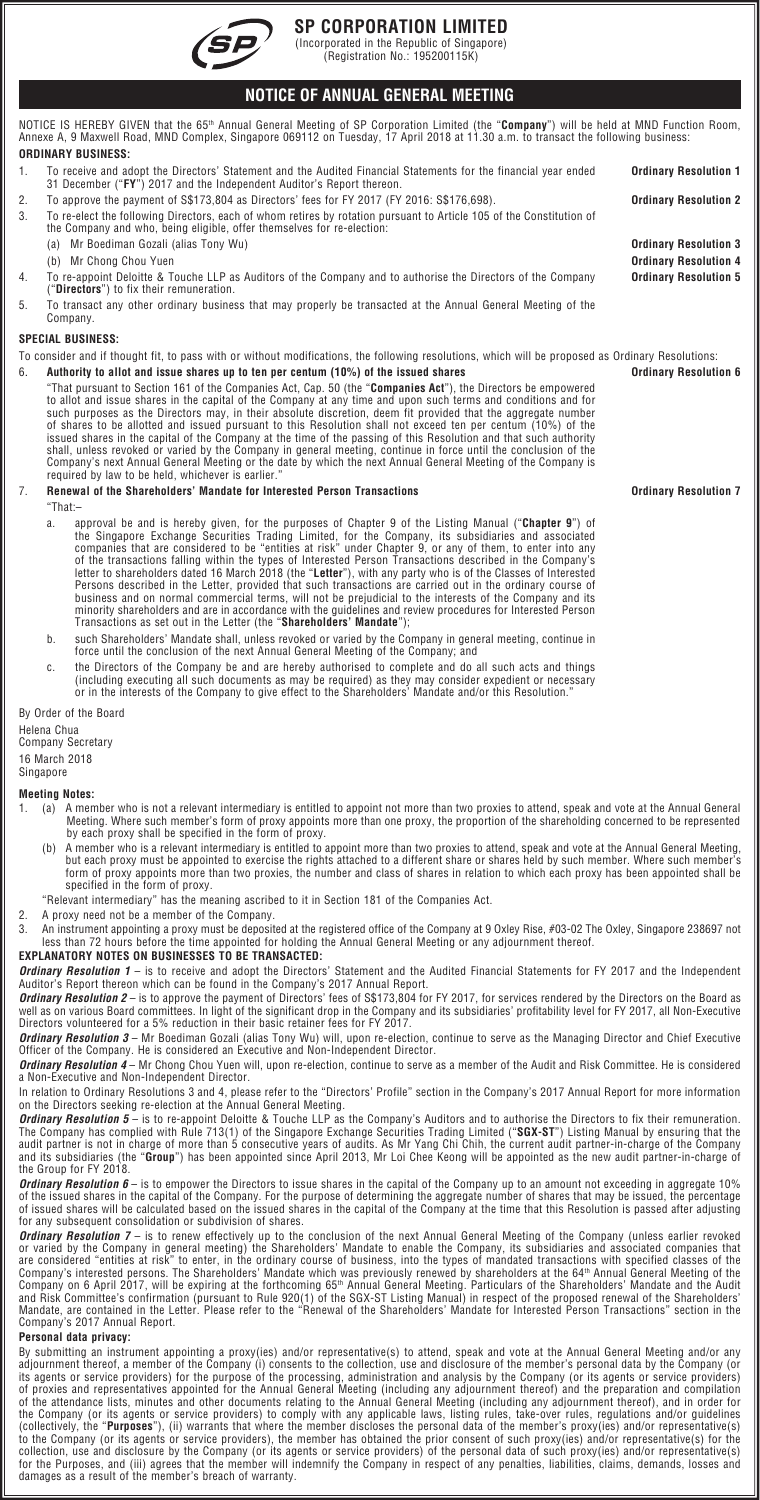## SP CORPORATION LIMITED

(Incorporated in Singapore) (Registration No.: 195200115K)

# PROXY FORM ANNUAL GENERAL MEETING

## IMPORTANT

- 1. Relevant intermediaries as defined in Section 181 of the Companies Act, Cap. 50 may appoint more than 2 proxies to attend, speak and vote at the Annual General Meeting.
- 2. For CPF/SRS investors who have used their CPF/SRS monies to buy SP Corporation Limited shares, this Proxy Form is not valid for use and shall be ineffective for all intents and purposes if used or purported to be used by them. CPF/SRS investors should contact their respective Agent Banks/SRS Operators if they have any queries regarding their appointment as proxies.

#### PERSONAL DATA PRIVACY

By submitting an instrument appointing a proxy(ies) and/or representative(s), the member accepts and agrees to the personal data privacy terms set out in the Notice of Annual General Meeting dated 16 March 2018.

| I/We                | (Name) | (NRIC/Passport/Registration No.) |
|---------------------|--------|----------------------------------|
| $\cap$ <sup>+</sup> |        | (Address),                       |

being a member(s) of SP Corporation Limited (the "Company") hereby appoint:

| <b>Name</b>    | <b>NRIC/Passport No.</b> | <b>Proportion of</b><br><b>Shareholdings</b> |               |
|----------------|--------------------------|----------------------------------------------|---------------|
| <b>Address</b> |                          | <b>No. of Shares</b>                         | $\frac{0}{0}$ |
|                |                          |                                              |               |

and/or (delete as appropriate)

| <b>Name</b>    | NRIC/Passport No. | <b>Proportion of</b><br><b>Shareholdings</b> |               |
|----------------|-------------------|----------------------------------------------|---------------|
| <b>Address</b> |                   | <b>No. of Shares</b>                         | $\frac{0}{0}$ |
|                |                   |                                              |               |

or failing him/her, the Chairman of 65<sup>th</sup> Annual General Meeting of the Company ("**Meeting**") as my/our proxy/proxies to attend, speak and vote for me/us on my/our behalf at the Meeting to be held at MND Function Room, Annexe A, 9 Maxwell Road, MND Complex, Singapore 069112 on Tuesday, 17 April 2018 at 11.30 a.m. and at any adjournment thereof.

I/We direct my/our proxy/proxies to vote for or against the Resolutions to be proposed at the Meeting as indicated below. If no specific direction as to voting is given, the proxy/proxies will vote or abstain from voting at his/their discretion, as he/they will on any other matter arising at the Meeting.

| <b>Ordinary Business</b>     |                                                                                                                  | $For*$ | Against* |
|------------------------------|------------------------------------------------------------------------------------------------------------------|--------|----------|
| <b>Ordinary Resolution 1</b> | Adoption of Directors' Statement, Audited Financial Statements and<br>Independent Auditor's Report               |        |          |
| <b>Ordinary Resolution 2</b> | Approval of Directors' fees                                                                                      |        |          |
| <b>Ordinary Resolution 3</b> | Re-election of Mr Boediman Gozali (alias Tony Wu) as Director                                                    |        |          |
| Ordinary Resolution 4        | Re-election of Mr Chong Chou Yuen as Director                                                                    |        |          |
| Ordinary Resolution 5        | Re-appointment of Deloitte & Touche LLP as Auditors and<br>authorisation for Directors to fix their remuneration |        |          |
| <b>Special Business</b>      |                                                                                                                  |        |          |
| Ordinary Resolution 6        | Authority to issue shares                                                                                        |        |          |
| <b>Ordinary Resolution 7</b> | Renewal of the Shareholders' Mandate for Interested Person<br><b>Transactions</b>                                |        |          |

#### \*Note:

Voting will be conducted by poll. If you wish to exercise all your votes "For" or "Against", please tick (**✓**) within the box provided. Alternatively, please indicate the number of votes as appropriate.

Dated this \_\_\_\_\_\_\_\_\_\_\_ day of \_\_\_\_\_\_\_\_\_\_\_\_\_\_\_\_\_\_\_\_\_\_\_\_ 2018.

| <b>Shares in:</b>       | <b>Total Number of Shares held</b> |
|-------------------------|------------------------------------|
| (a) Depository Register |                                    |
| (b) Register of Members |                                    |

Signature(s) of Member(s)/Common Seal

IMPORTANT: PLEASE READ NOTES OVERLEAF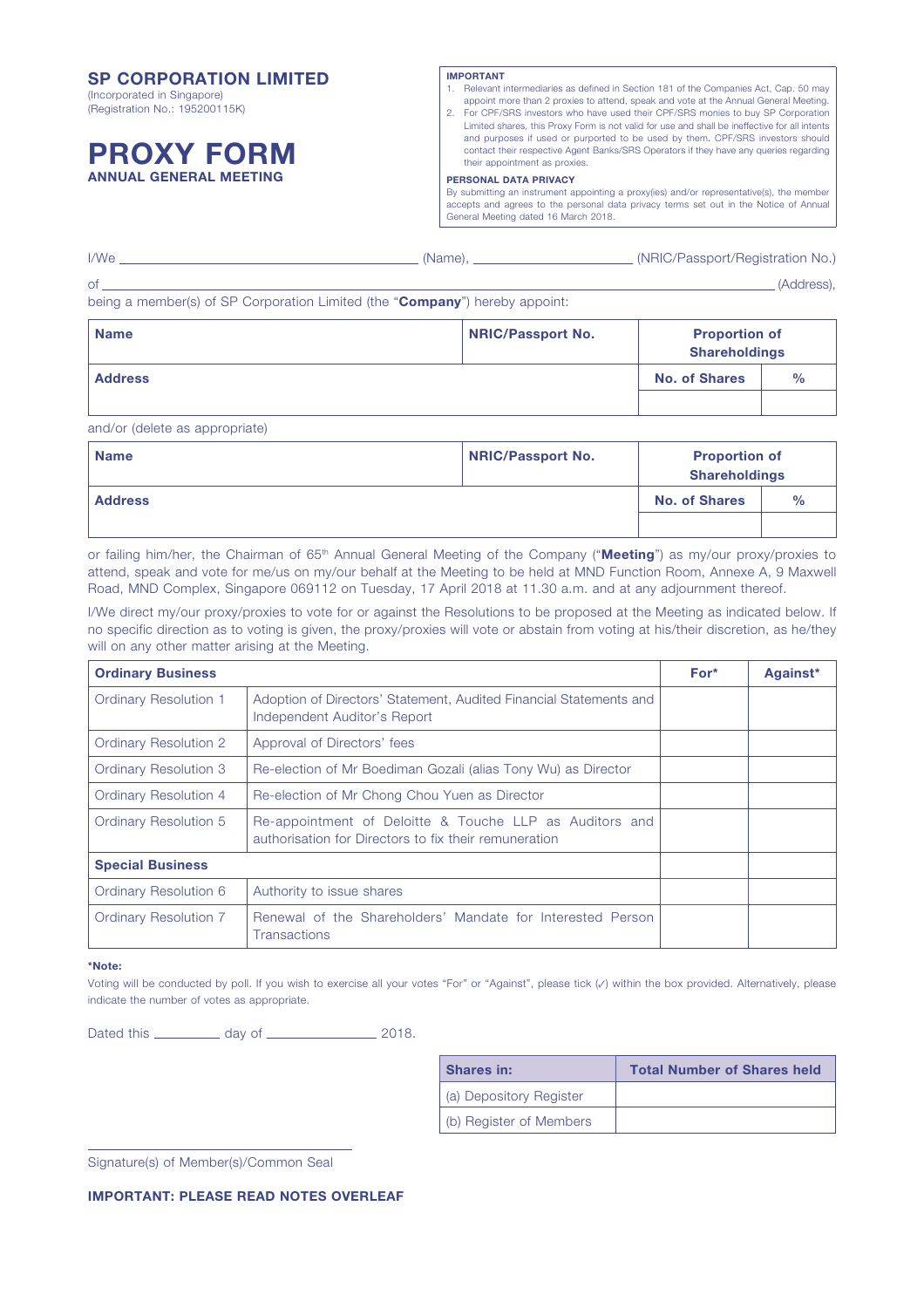### Notes:

- 1. If you have shares entered against your name in the Depository Register (maintained by The Central Depository (Pte) Limited), you should insert that number of shares. If you have shares registered in your name in the Register of Members (maintained by or on behalf of the Company), you should insert that number of shares. If you have shares entered against your name in the Depository Register and shares registered in your name in the Register of Members, you should insert the aggregate number of shares. If no number is inserted, this form of proxy will be deemed to relate to all the shares held by you.
- 2. (a) A member who is not a relevant intermediary is entitled to appoint not more than two proxies to attend, speak and vote at the Meeting. Where such member's form of proxy appoints more than one proxy, the proportion of the shareholding concerned to be represented by each proxy shall be specified in the form of proxy.
	- (b) A member who is a relevant intermediary is entitled to appoint more than two proxies to attend, speak and vote at the Meeting, but each proxy must be appointed to exercise the rights attached to a different share or shares held by such member. Where such member's form of proxy appoints more than two proxies, the number and class of shares in relation to which each proxy has been appointed shall be specified in the form of proxy.

"Relevant intermediary" has the same meaning ascribed to it in Section 181 of the Companies Act, Cap. 50.

- 3. A proxy need not be a member of the Company.
- 4. The instrument appointing a proxy or proxies must be deposited at the registered office of the Company at 9 Oxley Rise, #03-02 The Oxley, Singapore 238697 not less than 72 hours before the time appointed for the Meeting.
- 5. Completion and return of this instrument appointing a proxy or proxies shall not preclude a member from attending and voting at the Meeting. Any appointment of a proxy or proxies shall be deemed to be revoked if a member attends the Meeting in person, and in such event, the Company reserves the right to refuse to admit any person or persons appointed under the instrument of proxy, to the Meeting.
- 6. The instrument appointing a proxy or proxies must be under the hand of the appointor or by his attorney duly authorised in writing. Where the instrument appointing a proxy or proxies is executed by a corporation, it must be executed either under its common seal or under the hand of its attorney. Where an instrument appointing a proxy or proxies is signed on behalf of the appointor by an attorney, the letter or power of attorney or a duly certified copy thereof must (failing previous registration with the Company) be lodged with the instrument of proxy or proxies, failing which the instrument may be treated as invalid.
- 7. A corporation which is a member may authorise by resolution of its directors or other governing body such person as it thinks fit to act as its representative at the Meeting, in accordance with Section 179 of the Companies Act, Cap. 50.
- 8. The Company shall be entitled to reject an instrument appointing a proxy or proxies which is incomplete, improperly completed, illegible or where the true intentions of the appointor are not ascertainable from the instructions of the appointor specified on the instrument appointing a proxy or proxies (including any related attachment). In addition, in the case of shares entered in the Depository Register, the Company may reject an instrument appointing a proxy or proxies if the member, being the appointor, is not shown to have shares entered against his name in the Depository Register as at 72 hours before the time appointed for holding the Meeting, as certified by The Central Depository (Pte) Limited to the Company.

 $1<sup>st</sup>$  fold Do not staple. Glue all sides firmly.

> Please Affix Postage **Stamp**

The Company Secretary SP CORPORATION LIMITED 9 Oxley Rise #03-02 The Oxley Singapore 238697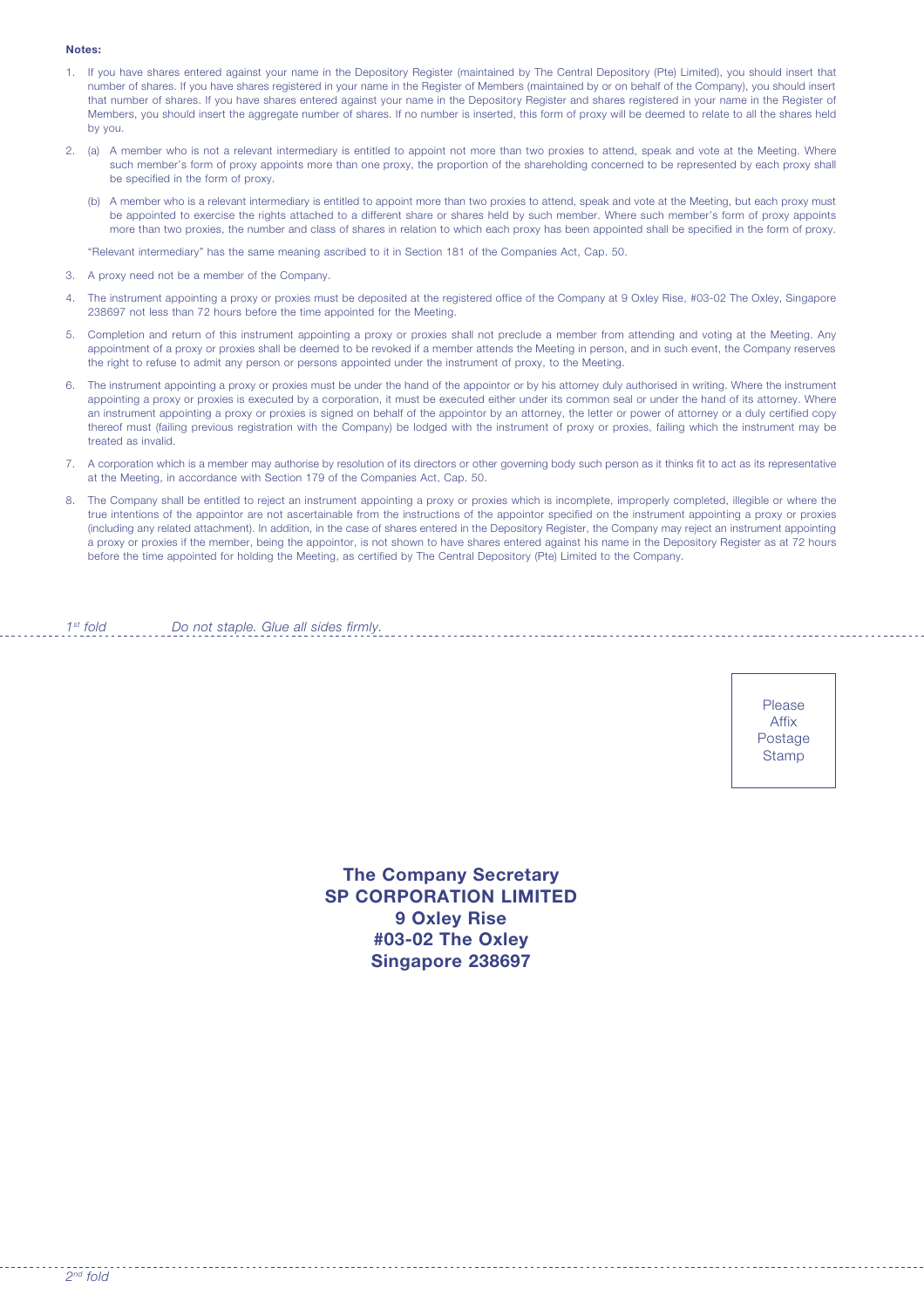

SP CORPORATION LIMITED

(Incorporated in the Republic of Singapore) (Registration No. 195200115K)

# REQUEST FORM

Dear Shareholders

For the financial year 2017 ("**FY2017**"), we are pleased to enclose printed copies of the Notice and Proxy Form for SP Corp's forthcoming Annual General Meeting to be held on 17 April 2018.

SP Corp is committed to environmental sustainability. As such, we are discontinuing our practice of mailing our Annual Report for FY2017 ("AR") which includes the Letter to Shareholders in relation to the renewal of the Shareholders' Mandate for Interested Person Transactions to shareholders.

The AR may be accessed at the URL http://www.spcorp.com.sg/download/AnnualReport2017.pdf.

You will need an internet browser and PDF reader to view these documents.

We are mindful, though, that some shareholders may prefer to receive a printed copy of the AR. If so, please complete the Request Form below and return it to us by 30 March 2018.

You may be interested to know that the Company's past years' annual reports and circulars can also be downloaded from our website at www.spcorp.com.sg.

By submitting the completed Request Form to us, you agree and acknowledge that we and/or our service provider may collect, use and disclose your personal data, as contained in your submitted Request Form or which is otherwise collected from you (or your authorized representative(s)), for the purpose of processing and effecting your request.

Yours faithfully For and on behalf of SP Corporation Limited

Helena Chua Company Secretary 16 March 2018

| <b>To: SP Corporation Limited</b>                                     |                       |  |
|-----------------------------------------------------------------------|-----------------------|--|
| N.B. Incomplete form will not be processed.                           |                       |  |
| Please sent me/us a printed copy of the Annual Report for FY2017.     |                       |  |
|                                                                       |                       |  |
| NRIC/Passport No./                                                    | <b>CDP</b> Securities |  |
| the company of the company of the company of<br>Co. Registration No.: |                       |  |
| Mailing Address:                                                      |                       |  |
| Signature:                                                            |                       |  |